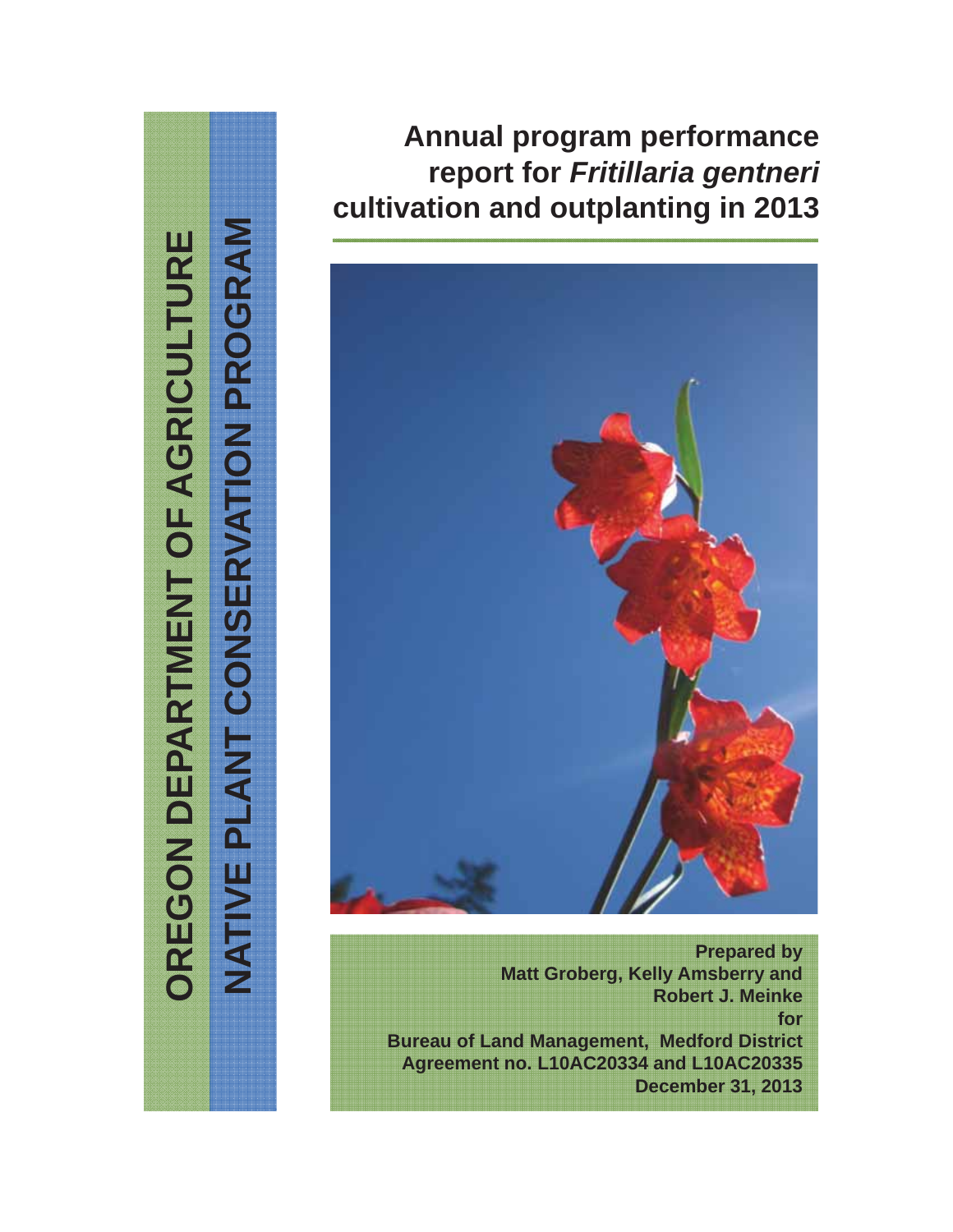Recovery-based bulblet collection, bulb cultivation, outplanting, and monitoring of created populations were completed in cooperation with United States Fish and Wildlife Service, Portland, Oregon.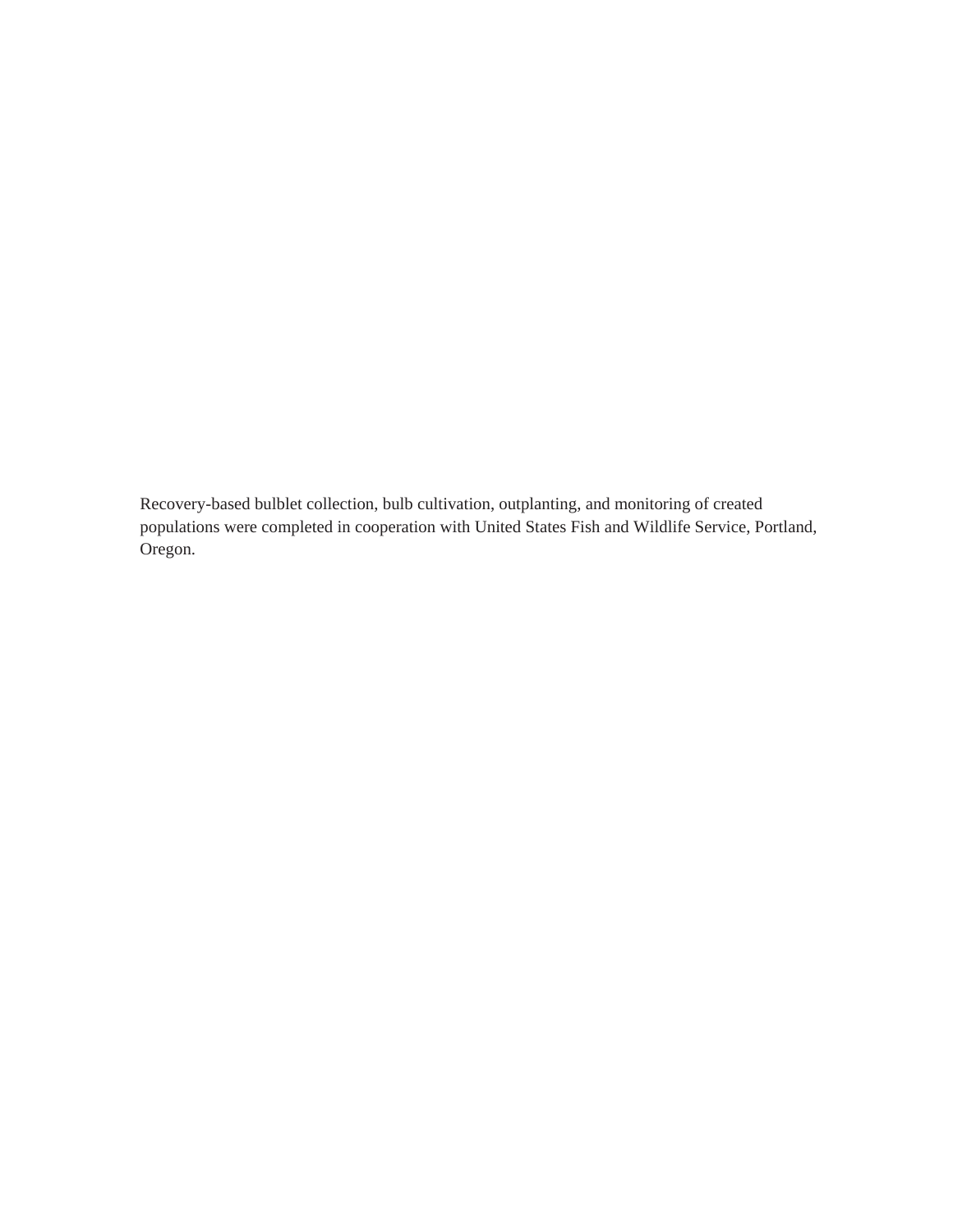# **Table of Contents**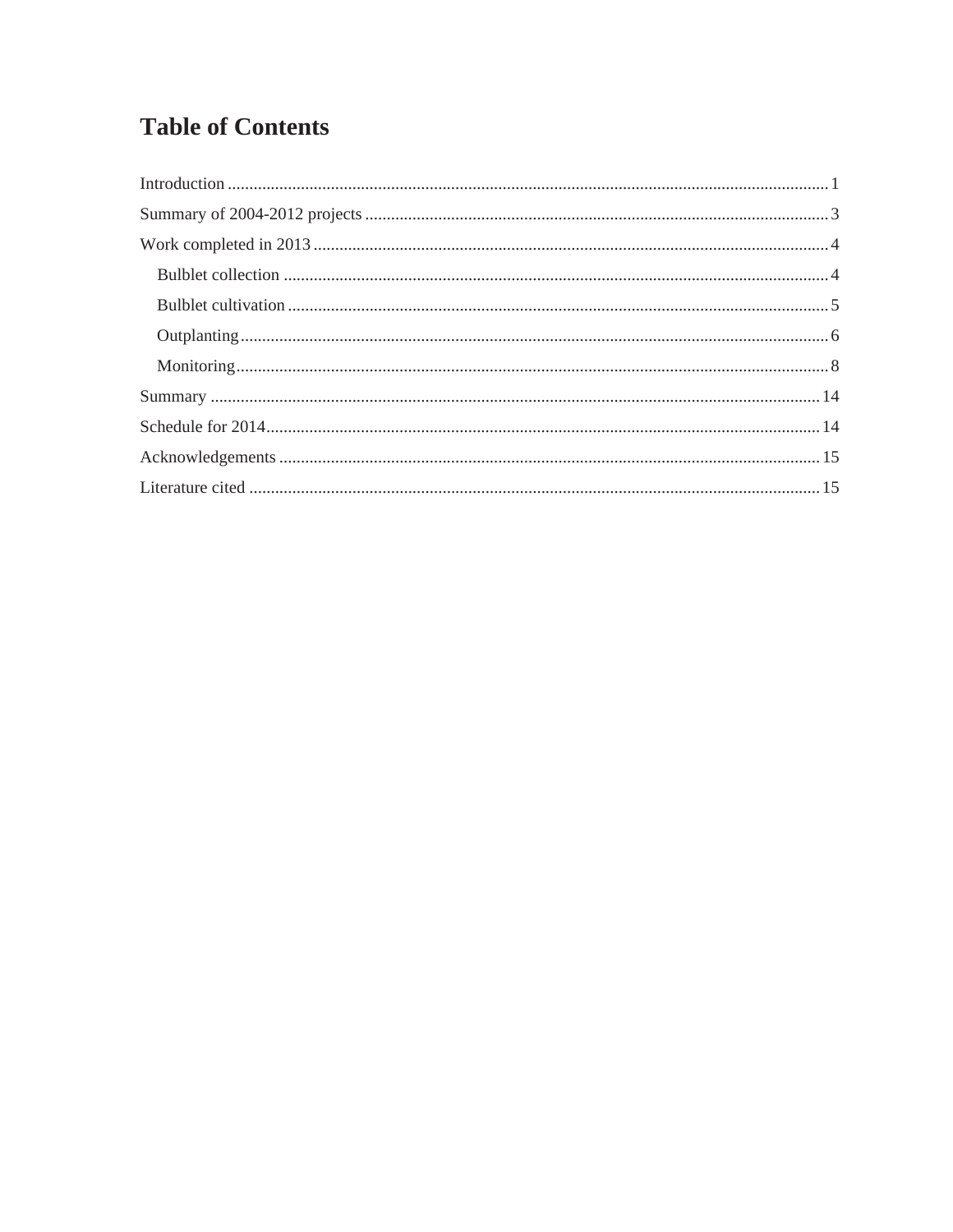# **Introduction**

*Fritillaria gentneri* Gilkey (Gentner's fritillary, Gentner's redbells) is one of Oregon's most beautiful and bestloved native wildflowers (Figure 1). Discovered by the Gentner family of Jacksonville, Oregon in a friend's flower arrangement in the late 1940's (Gilkey 1951), this spectacular member of the lily family is found in only a few sites in Jackson and Josephine Counties. Declining due to habitat loss associated with rapid development in southern Oregon, and competition from exotic weeds, *F. gentneri* is listed as endangered by the Oregon Department of Agriculture (ODA 2007) and the U.S. Fish and Wildlife Service (USFWS 1999). A



**Figure 1**. A flowering plant of *F. gentneri*.

Recovery Plan, including recommendations for the augmentation of existing populations and the creation of new ones, was issued by USFWS in 2003. To meet recovery goals, 1000 flowering plants must occur in each of four Recovery Units. As most units currently support fewer and smaller populations than needed, achieving these goals will require the use of genetically suitable transplants to augment existing populations and create new ones (USFWS 2003).

Due to reproductive barriers, producing large amounts of "pure" *F. gentneri* seed in the field is difficult (Amsberry and Meinke 2002). The labor-intensive pollination and seed collection processes, combined with low yield, make this method impractical for creating propagules for recovery projects. Fortunately, *F. gentneri's* propensity for vegetative reproduction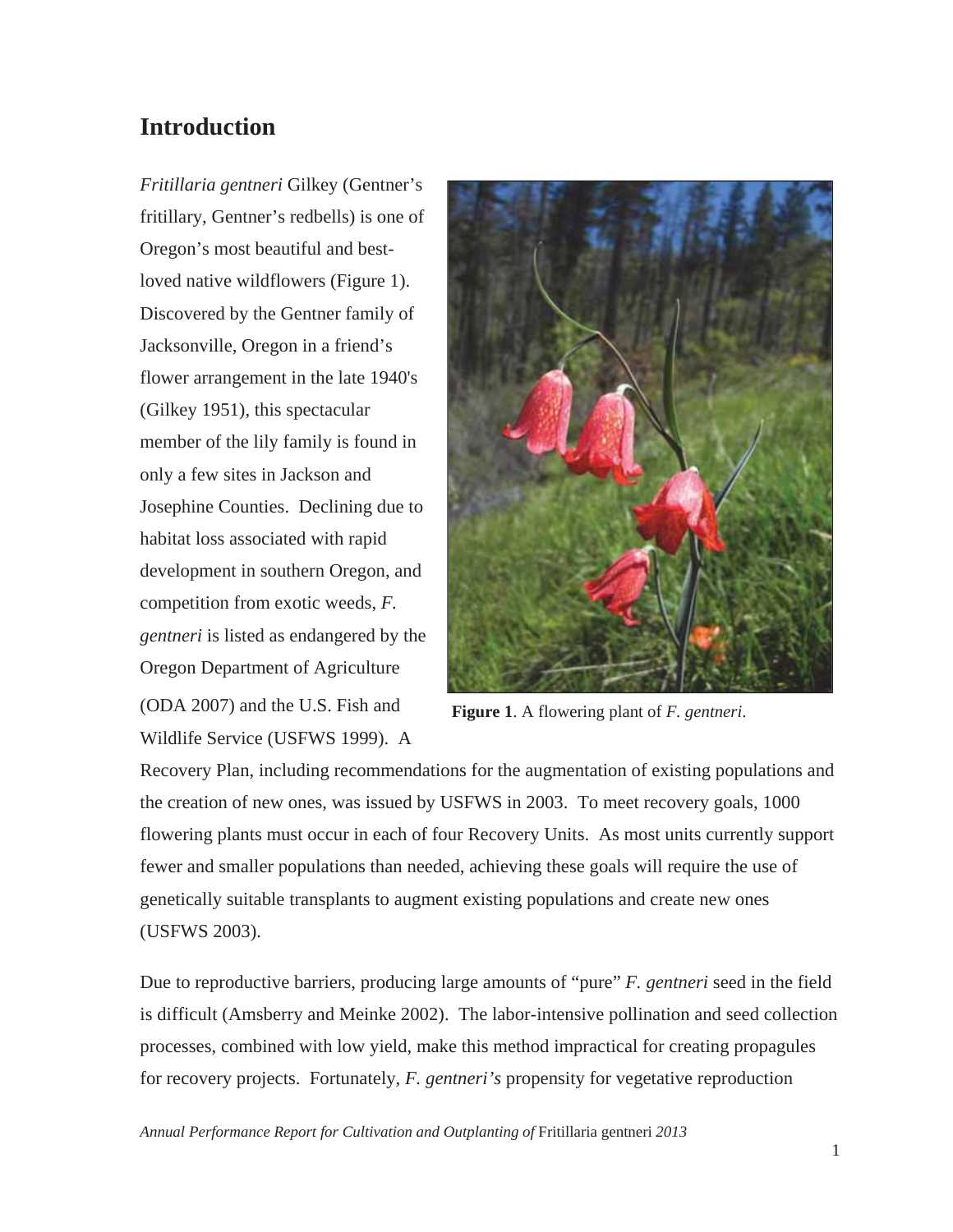largely negates the need for seed production. Mature bulbs of *F. gentneri*, whether they develop above-ground leaves or reproductive stalks, produce many loosely attached rice grain sized bulblets on the surface of the outer bulb scales. These asexually produced bulblets are genetically identical to the parent plant, and have been postulated to be the typical means of reproduction for this species. As these bulblets mature, they themselves produce more bulblets, allowing populations of this species to persist in the absence of sexual reproduction, potentially increase in size, and spread into new habitats.

As well as contributing to the persistence of naturally occurring populations, bulblet production is a frequently used method of propagating fritillaries for medicinal and horticultural use (Paek and Murthy 2002). Bulblets that are handled with care and "sown like seed in pots with a rather deeper layer of grit" can be expected to mature more quickly than plants raised from seed, and to reach reproductive maturity in three to five years of cultivation (Pratt and Jefferson Brown 1997). Earlier flowering can also be induced by manipulating cultivation conditions, at least in some species (van Leeuwen and Dop 1990).

As well being a faster and more consistent process than producing transplants from seed, bulblet cultivation has the potential to produce more robust transplants. Asexual propagation of an ecotype adapted to a specific site produces transplants likely to be successful when planted into that site (Reinartz 1995), and cultivation of bulblets that are viable and growing when collected reduces the possibility of attempting to produce transplants from propagules (such as seeds) that are genetically incapable of developing.

In pursuit of the population creation and augmentation goals as defined in the Recovery Plan, ODA and Bureau of Land Management - Medford District (BLM) began a cooperative project in 2002 to develop protocols for cultivating and transplanting asexually produced propagules of *F. gentneri*. Over 3,000 bulblets were harvested from 90 mother bulbs in three sites, with some bulblets transplanted immediately into field sites, and others returned to Oregon State University (OSU) for cultivation studies. Cultivation protocols were developed, and successful production of large quantities of bulbs in the OSU greenhouse yard began. (See Gisler and Meinke 2002 and Amsberry and Meinke 2004 for details of these early studies).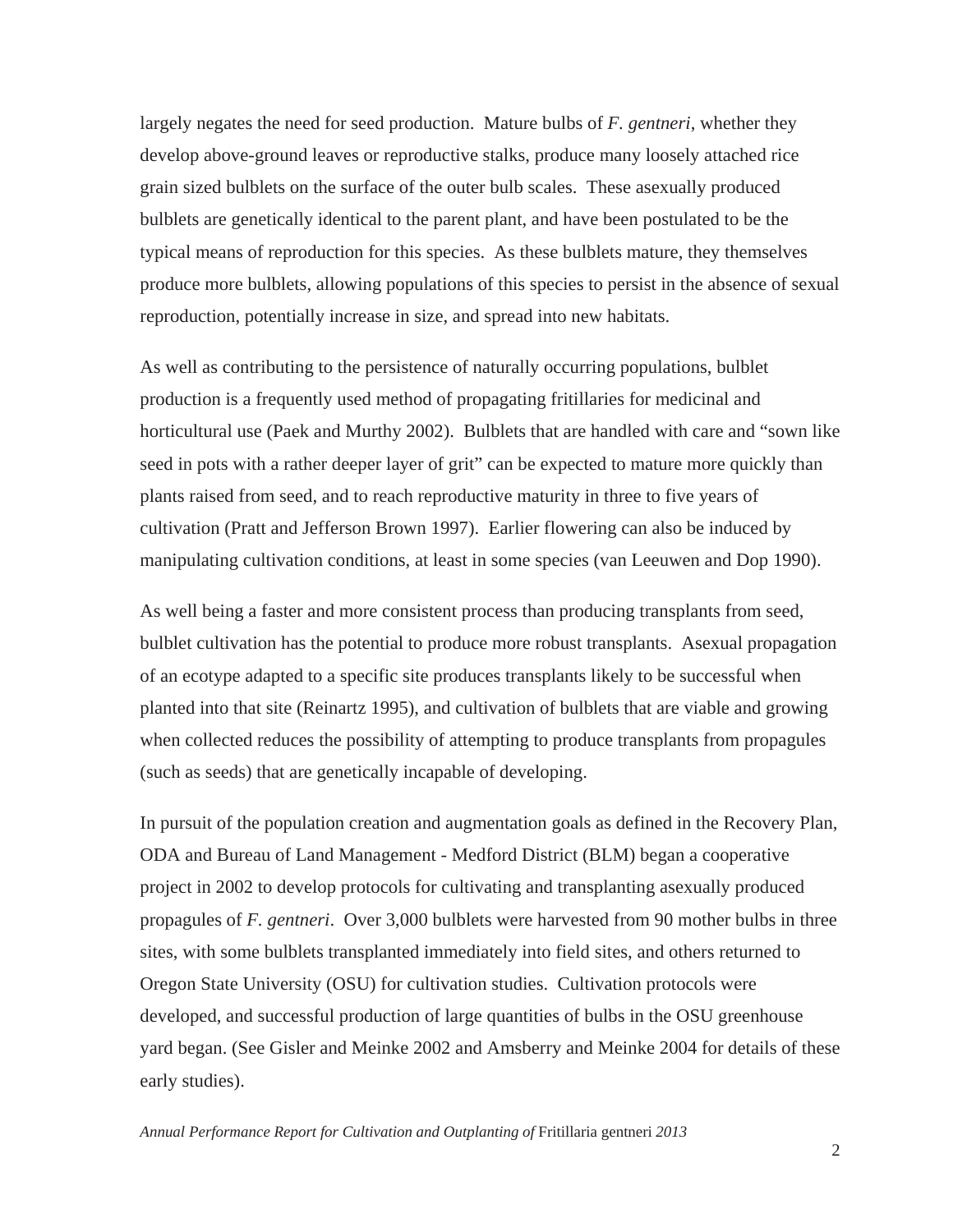

**Figure 2.** Location of outplanting sites (red dots) and bulblet collection sites (yellow dots) used in 2004-2013. GPS/GIS data identifying specific site locations are available from ODA. Recovery Unit boundaries (in blue) are approximate.

# **Summary of 2004-2012 projects**

Between 2004 and 2012, ODA, BLM, USFWS, Jacksonville Woodlands Association (JWA) and City of Jacksonville continued to cooperate, outplanting 18,510 large bulbs and 12,650 small bulbs in 22 sites (Figure 2). All populations created by these efforts were monitored for emergence, leaf size and reproductive maturity each spring. Bulblet collection using protocols developed in the early studies also continued through 2012. A total of 25,735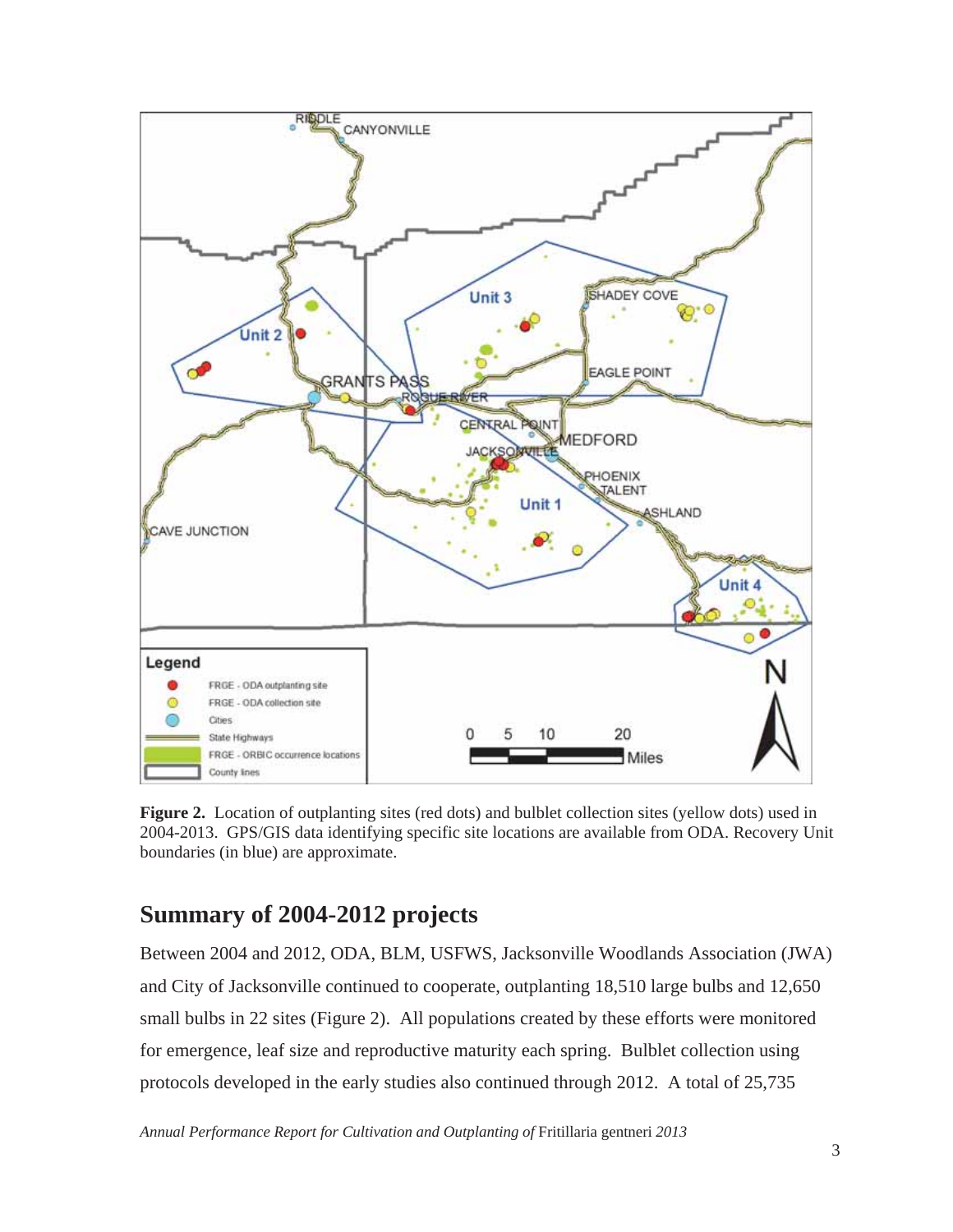bulblets were collected from sites managed by BLM, City of Jacksonville, Oregon Department of Transportation, and JWA. All bulblets continued to be cultivated in the OSU nursery yard. See Brown et al. 2012 for details of these projects.

# **Work completed in 2013**

### *Bulblet collection*

Bulblet collection protocols in 2013 were similar to those used in all of our earlier studies. Bulbs were flagged in April during flowering to ensure correct identification, and bulblets were harvested in August when plants were dormant (Figure 3). Bulblets were placed in coolers for transport to OSU, and mother bulbs were carefully replanted after bulblet harvest. A total of 2,089 bulblets were collected from four sites (Table 1).



Figure 3. This large bulb supports many bulblets. The remnant of last spring's flowering stalk is evident in the center of the bulb.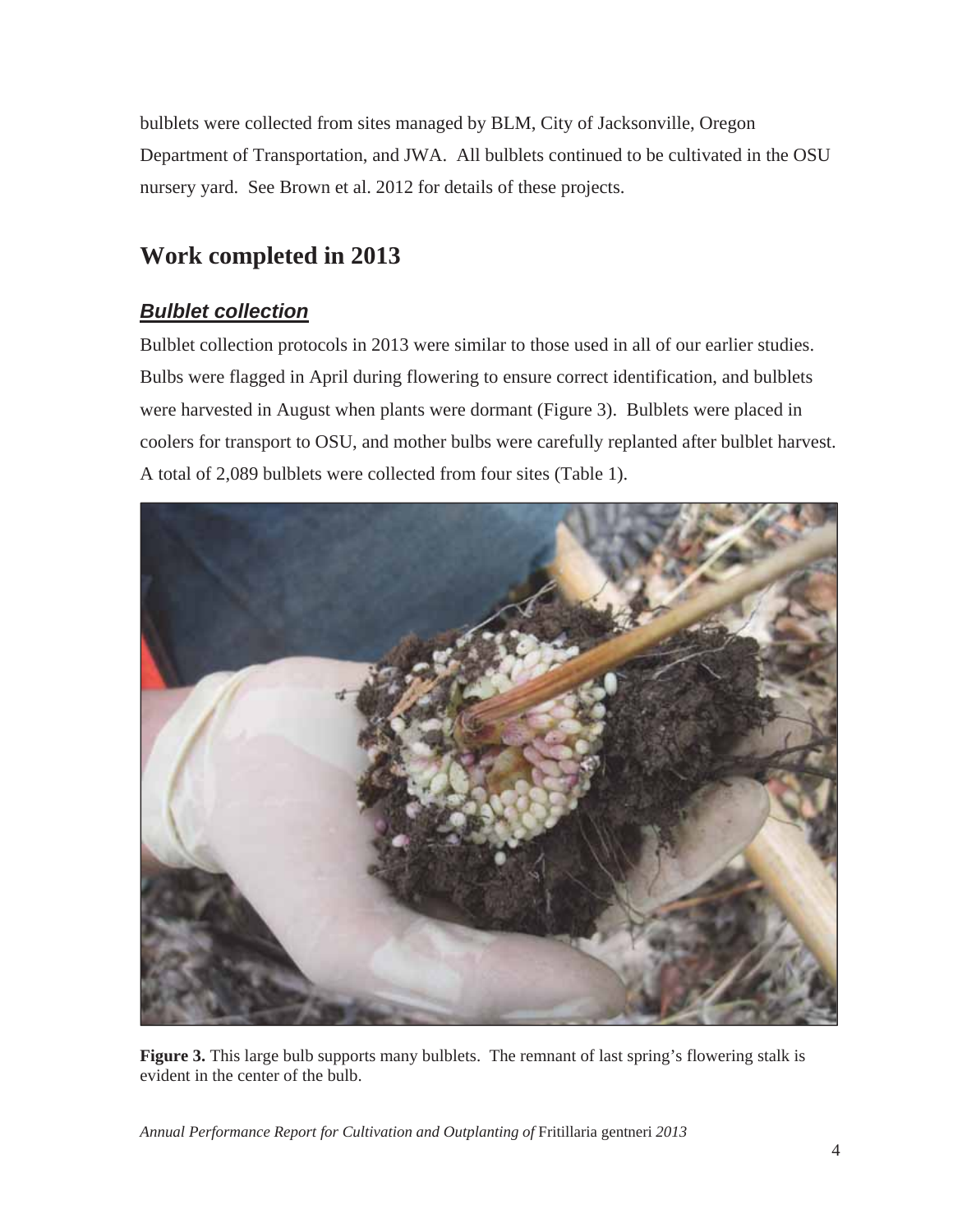| <b>Site</b>             | Unit               | <b>Number of bulblets</b> |
|-------------------------|--------------------|---------------------------|
| North River Road Fire   | $2$ or $3^{\circ}$ | 1,038                     |
| Cobbleigh Road          |                    | 450                       |
| <b>Colestine Corral</b> |                    | 295                       |
| Pilot Rock Pond         |                    | 306                       |
| <b>Total</b>            |                    | 2,089                     |

**Table 1. Bulblets collected at four sites in 2013.** 

*1* Recovery Unit not yet assigned.

### *Bulblet cultivation*

Upon arrival at OSU, bulblets collected from the field sites were removed from their bags, and prepared for planting in flats (Figure 4). Flats were lined with screen to prevent soil loss, and a layer of Perlite® soil amendment was added to provide additional drainage prior to filling the flats with standard potting mix (SB-40 Grower's Mix). An array of 100 to 200 holes (each 1 cm deep) was dug in each flat, and bulblets were carefully placed in the holes and covered with soil. Each flat was labeled with the population of origin, and bulblets were watered thoroughly at the completion of planting, then placed in the nursery yard. In addition to the field-collected bulblets, bulblets were removed from large bulbs as they were prepared for outplanting. These bulblets were also planted in flats and cultivated in the nursery yard.

Watering continued sparingly as needed throughout the summer and fall. Weeds were removed as they appeared, and flats were surrounded by sawdust to prevent desiccation or freezing. In early spring, emerging leaves were fertilized with a time-release granular fertilizer (Osmocote<sup>®</sup>) and flats were treated with an iron phosphate based slug bait to prevent herbivory. Regular watering began at this time, with frequency of watering scheduled to ensure that the surface of the flats remained moist.

Our multi-year efforts to rid flats of weeds, especially *Oxalis* sp., have largely been successful. Vigilance in quickly detecting infestations, followed up by frequent handweeding continues to be needed. Weeds are treated with herbicide (when bulbs are dormant) only if infestations become severe.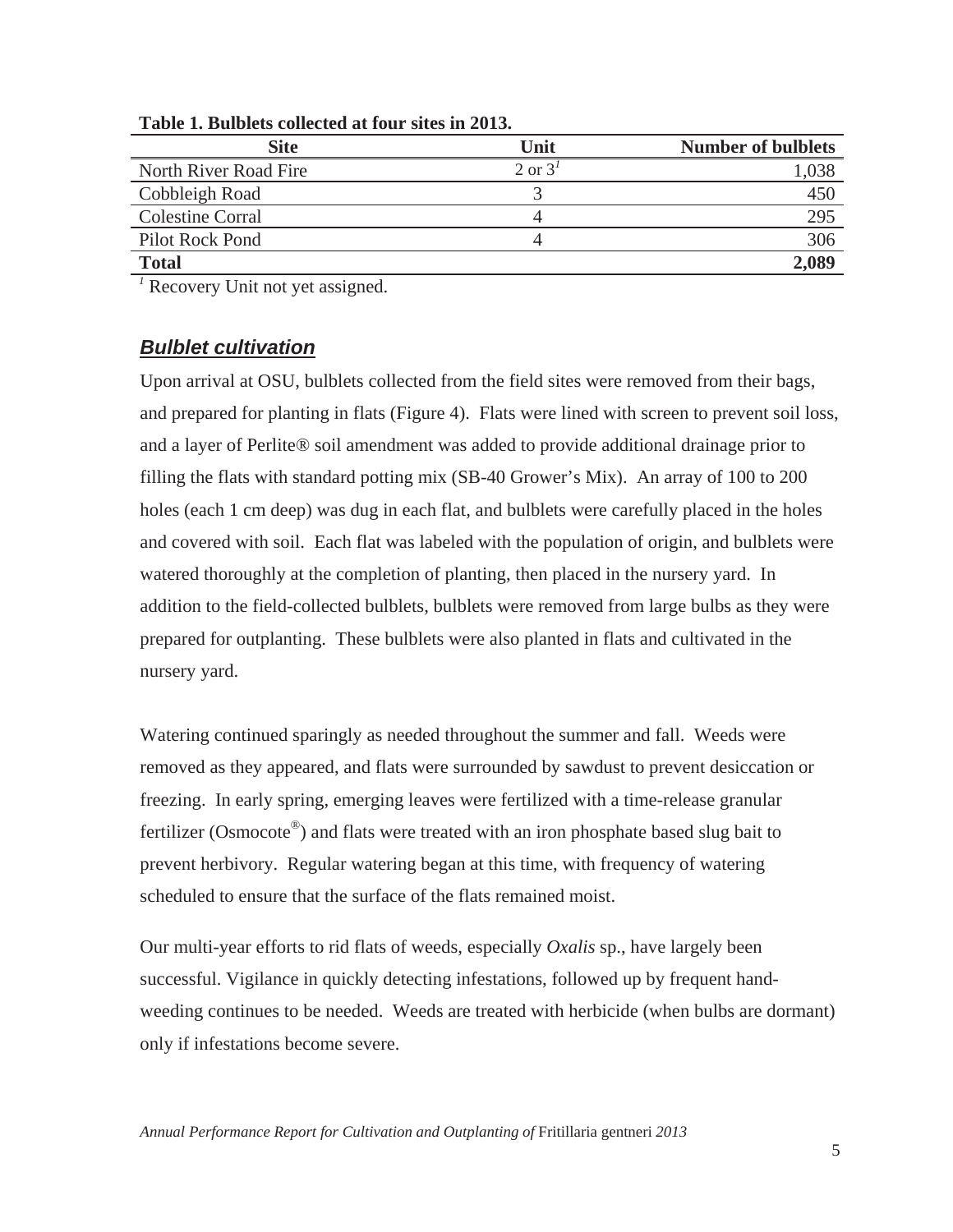We continued to cooperate with OSU's Plant Clinic to identify fungal infections affecting bulbs as we observed them, and with OSU greenhouse staff to administer treatments as needed. Although some bulbs continued to be infected with *Botrytis* sp., seasonal treatment with Actinovate®, an organic fungicide, greatly reduced these outbreaks. Actinovate® contains beneficial microrganisms and can be applied as a spray or drench, or mixed into soil when transplanting. More specific information on pests and diseases and on treatment application rates and times is available from ODA staff.



**Figure 4.** Each spring, flats of cultivated fritillaries in the nursery yard make a popular nesting place for a pair of killdeer.

### *Outplanting*

Despite unexpected issues associated with the "federal shutdown", 6,321 bulbs were outplanted at six sites in 2013 (Table 2; Figure 4).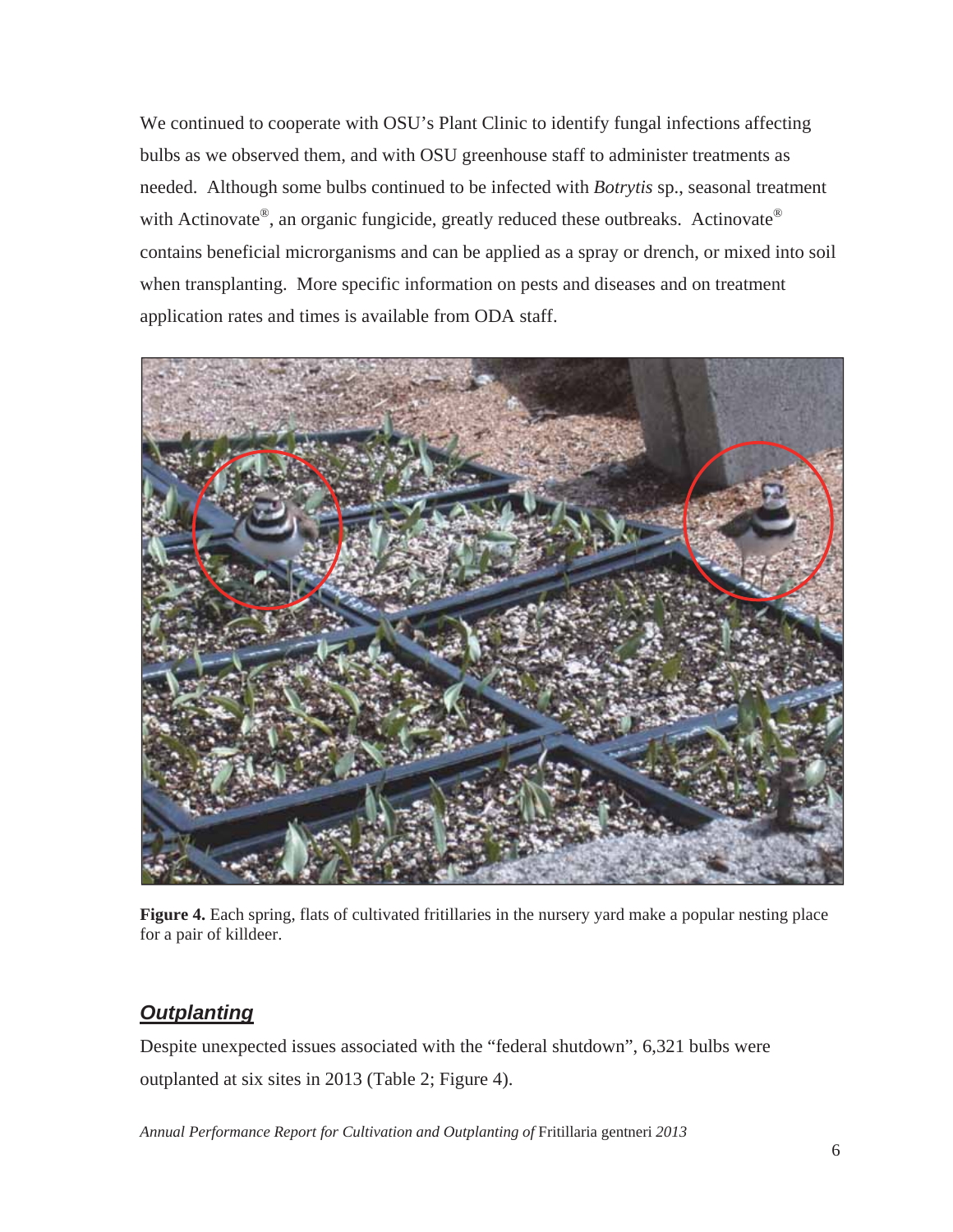| <b>Site</b>                  | Unit                            | <b>Planting</b> | <b>Number of</b>   | Number of          |
|------------------------------|---------------------------------|-----------------|--------------------|--------------------|
|                              |                                 | Year            | <b>Large Bulbs</b> | <b>Small Bulbs</b> |
| <b>Beekman Ridge</b>         | 1                               | 2012            | 155                |                    |
|                              |                                 | 2013            | 1,196              |                    |
| <b>Beekman Woods</b>         | 1                               | 2009            | 600                |                    |
|                              |                                 | 2008            | 1,050              |                    |
| <b>Catholic Wagon Road</b>   | 1                               | 2011            | 600                |                    |
|                              |                                 | 2013            | 1,200              |                    |
| <b>Jacksonville Cemetery</b> | 1                               | 2004            | 480                | 4,000              |
| <b>J'ville Woodland Park</b> | 1                               | 2011            | 600                |                    |
|                              |                                 | 2007            | 85                 | 150                |
| <b>Oregon Street</b>         | 1                               | 2008            | 450                |                    |
|                              |                                 | 2011            | 600                |                    |
| <b>Three Dog</b>             | 1                               | 2009            | 450                |                    |
|                              |                                 | 2009            | 250                |                    |
|                              |                                 | 2010            | 650                |                    |
| <b>Tunnel Ridge</b>          | 1                               | 2011            | 182                |                    |
|                              |                                 | 2012            | 250                |                    |
| <b>Woods</b>                 | 1                               | 2006            | 100                |                    |
| <b>Dodecatheon</b>           | $\overline{2}$                  | 2006            | 220                |                    |
|                              |                                 | 2004            | 480                | 4,000              |
| <b>Pickett Creek</b>         | $\overline{2}$                  | 2008            | 1,000              | 500                |
| <b>Pickett Up</b>            | $\overline{2}$                  | 2011            | 1,898              |                    |
|                              |                                 | 2010            | 1,400              |                    |
| <b>Red Mountain</b>          | $\overline{2}$<br>2013<br>1,200 |                 |                    |                    |
|                              |                                 | 2010            | 164                |                    |
| <b>Antioch Trespass</b>      | 3                               | 2011            | 215                |                    |
| <b>Cobbleigh Road</b>        | 3                               | 2009            | 250                |                    |
| Dog Creek                    | $\overline{3}$                  | 2009            | 600                |                    |
| <b>Vasak</b>                 | $\overline{3}$                  | 2012            | 614                |                    |
| <b>Brushy Creek</b>          | $\overline{4}$                  | 2011            | 164                |                    |
| <b>Colestine Corral</b>      | 4                               | 2013            | 750                |                    |
|                              |                                 | 2008            | 1,040              |                    |
|                              |                                 | 2010            | 1,050              |                    |
| Mariposa B.A.                | $\overline{4}$                  | 2011            | 1,950              |                    |
|                              |                                 | 2013            | 1,200              |                    |
| <b>Pilot Rock</b>            | $\overline{4}$                  | 2004            | 480                | 4,000              |
| <b>Pilot Rock Pond</b>       | $\overline{4}$                  | 2006            | 109                |                    |
|                              |                                 | 2011            | 274                |                    |
| Valley of the Rogue S.P.     | 2 or $31$                       | 2013            | 775                |                    |
| <b>Total of all sites</b>    |                                 |                 | 24,731             | 12,650             |

**Table 2. Summary of large and small bulbs planted at 23 sites from 2004-2013. 2013 outplantings are italicized.** 

*1* Recovery Unit not yet assigned.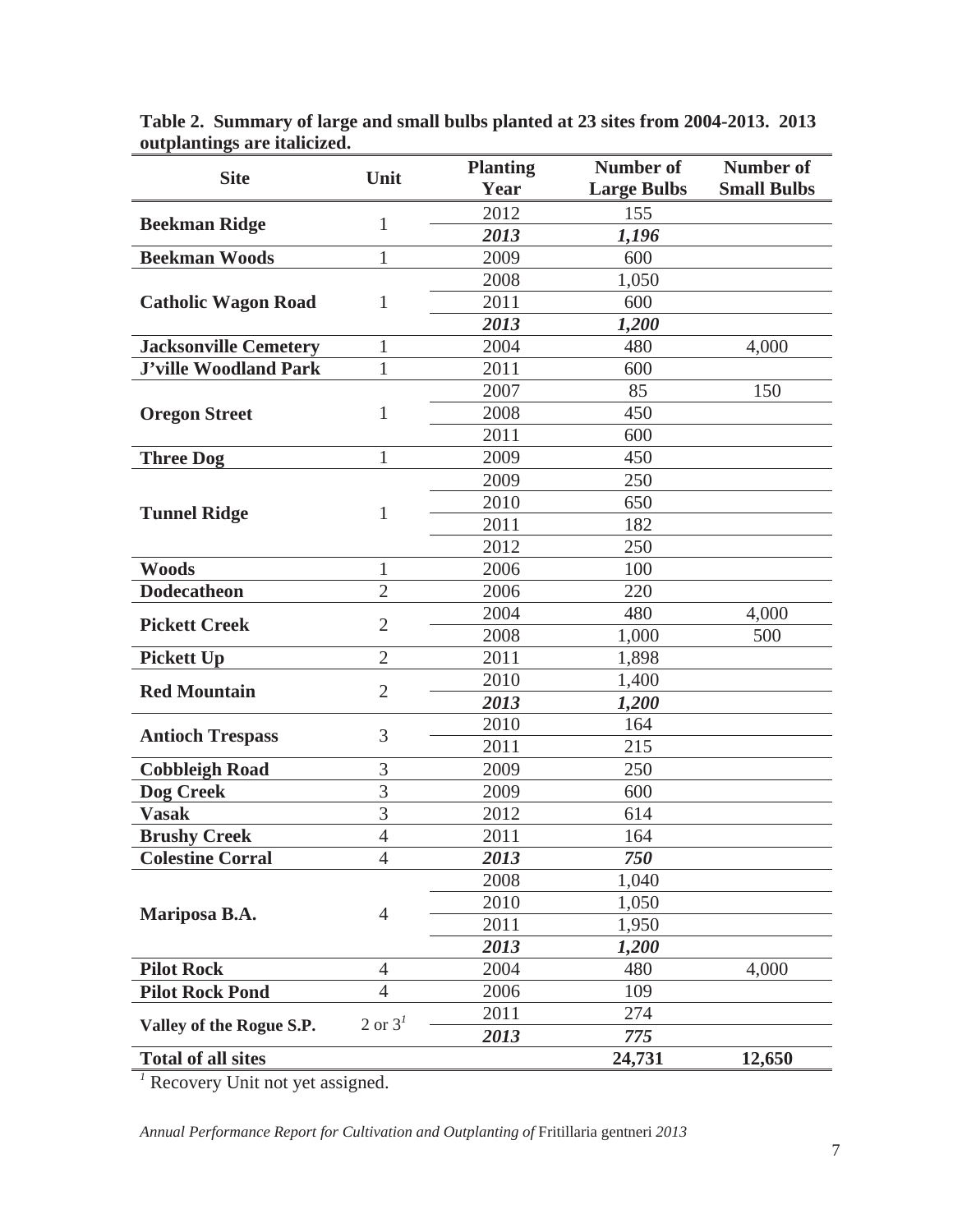

**Figure 4.** At Beekman Ridge, planting plots were located among manzanita plants that are resprouting after thinning during previous fuels reduction activities.

### *Monitoring*

In 2013, the numbers of vegetative and reproductive plants in all plots were counted (Figure 5). Because leaves can emerge from transplanted bulbs, and these bulbs can also produce bulblets with emergent leaves, greater than 100% emergence is possible.

In previous years, measurements of leaf length were used to estimate the vegetative robustness of surviving transplants - a method that worked well for leaves that were both long and wide. However, this method was not as accurate for leaves in shaded sites that grew long and thin as they reached for light. This year, in order to increase the precision of our monitoring protocol, we separated (vegetative) plants into size categories based on leaf *width*, rather than measuring leaf *length*. Leaves recorded in the large category are greater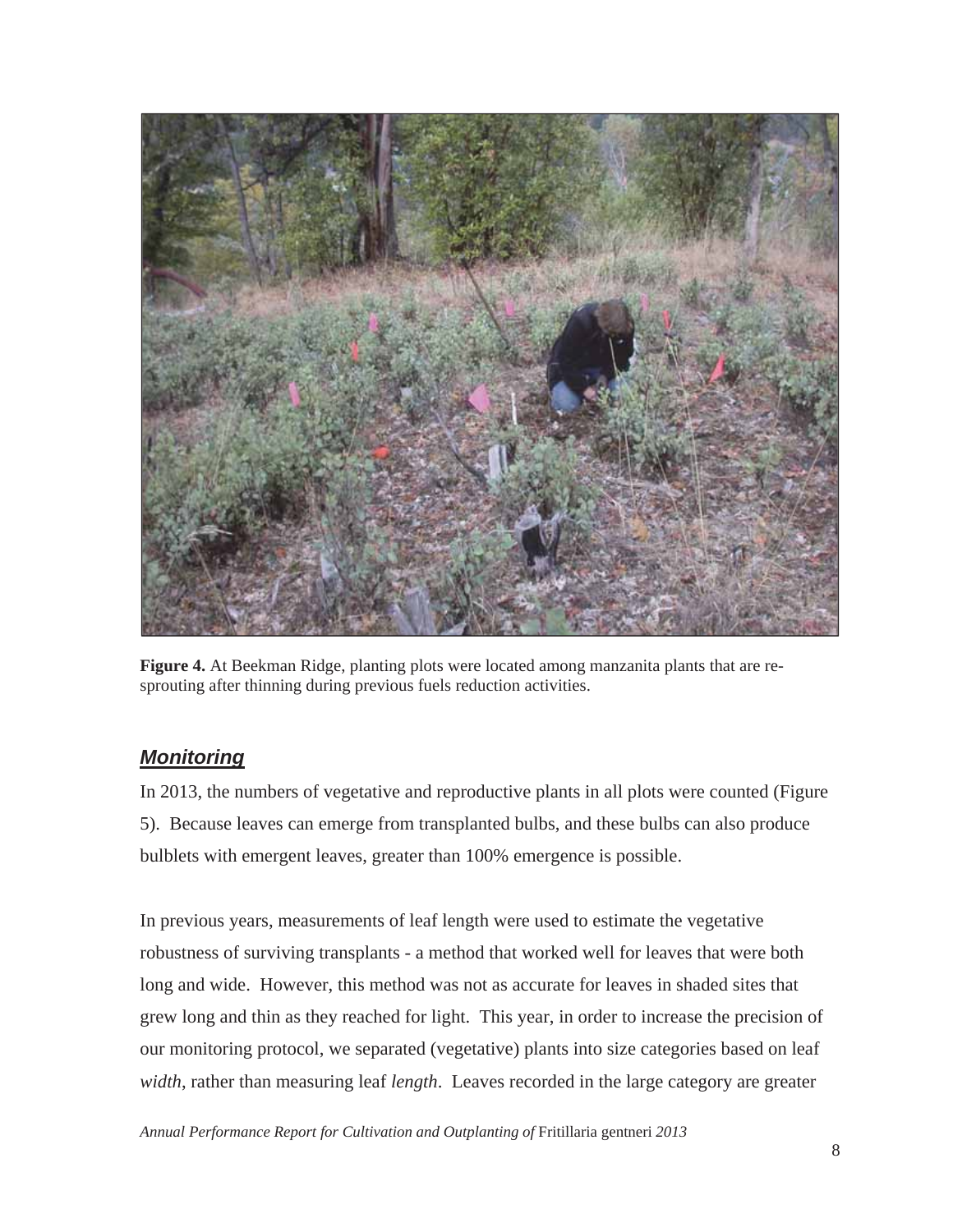than 4 cm wide; medium sized leaves are between 2 cm and 4 cm wide; and small leaves are less than 2 cm wide (Figure 6).



**Figure 5.** Monitoring plots on a steep slope at the Pickett Creek site.

![](_page_11_Picture_3.jpeg)

**Figure 6.** Small (left), medium (middle) and large (right) leaves - shown here in the nursery yard.

*Annual Performance Report for Cultivation and Outplanting of* Fritillaria gentneri *2013*  This year, a grand total of 9,834 vegetative plants and 12 flowering plants were counted in all four recovery units (Tables 3-6). The highest number of flowering plants, as well as the most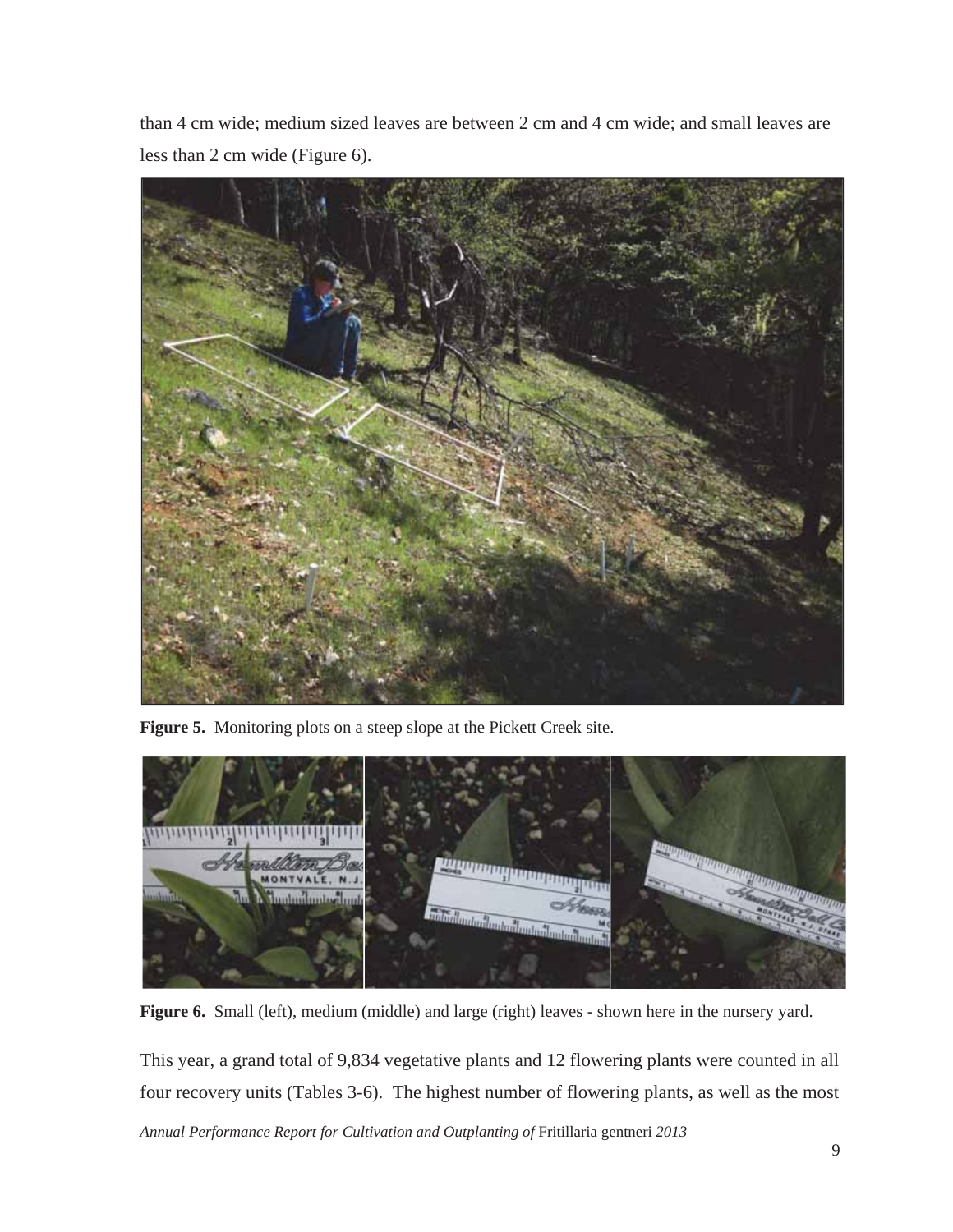plants in the medium and large classes, occurred in Recovery Unit 1. The highest overall number of plants resides in Unit 2 - these are mostly small vegetative plants. The lowest total number of plants occurs in Recovery Unit 3, while Unit 4 supports about the same number of total plants as Unit 1, but not as many in the large and medium size classes.

| <b>Site</b>                  | Year<br><b>Planted</b> | <b>Vegetative</b> | <b>Flowering</b> | Large<br>$4+$ cm | <b>Medium</b><br>$2-4$ cm | <b>Small</b><br>$<$ 2 cm |
|------------------------------|------------------------|-------------------|------------------|------------------|---------------------------|--------------------------|
| <b>Beekman Ridge</b>         | 2012                   | 39                |                  | $\Omega$         | 2                         | 37                       |
| <b>Beekman Woods</b>         | 2009                   | 310               | $\overline{0}$   |                  | 10                        | 299                      |
|                              | 2008                   | 506               | 6                | 55               | 124                       | 332                      |
| <b>Catholic Wagon Road</b>   | 2011                   | 140               | $\overline{0}$   | $\overline{0}$   | 17                        | 123                      |
| <b>Jacksonville Cemetery</b> | 2004                   | $\theta$          |                  | $\Omega$         | $\Omega$                  | $\Omega$                 |
| <b>J'Ville Woodland Park</b> | 2011                   | 321               | $\Omega$         | $\Omega$         | 30                        | 294                      |
|                              | 2007                   | 74                | $\overline{0}$   | $\theta$         | 5                         | 69                       |
| <b>Oregon Street</b>         | 2008                   | 160               | $\overline{0}$   | 6                | 24                        | 130                      |
|                              | 2011                   | 148               | $\overline{0}$   | $\theta$         | 18                        | 130                      |
| <b>Three Dog</b>             | 2009                   | 210               | $\overline{0}$   | 7                | 29                        | 174                      |
|                              | 2009                   | 37                | $\overline{0}$   | $\overline{2}$   | 7                         | 28                       |
|                              | 2010                   | 81                | $\overline{0}$   | 6                | 25                        | 50                       |
| <b>Tunnel Ridge</b>          | 2011                   | 71                | $\overline{0}$   | $\theta$         | 5                         | 66                       |
|                              | 2012                   | 75                | $\overline{0}$   | $\overline{0}$   | 3                         | 72                       |
| <b>Woods Property</b>        | 2006                   | 193               |                  | $\theta$         | 9                         | 184                      |
| <b>Unit 1 Totals</b>         |                        | 2,365             | 9                | 77               | 308                       | 1,988                    |

**Table 3. Summary of 2013 monitoring for emergence and leaf width size class of**  *Fritillaria gentneri* **at each out-planting site in Recovery Unit 1.**

**Table 4. Summary of 2013 monitoring for emergence and leaf width size class of**  *Fritillaria gentneri* **at each out-planting site in Recovery Unit 2.**

| <b>Site</b>                                                                                    | Year<br><b>Planted</b> | <b>Vegetative</b> | <b>Flowering</b> | Large<br>$4+$ cm | <b>Medium</b><br>$2-4$ cm | <b>Small</b><br>$<$ 2 cm |
|------------------------------------------------------------------------------------------------|------------------------|-------------------|------------------|------------------|---------------------------|--------------------------|
| <b>Dodecatheon</b>                                                                             | 2006                   | 25                |                  |                  | 4                         | 21                       |
|                                                                                                | 2004                   | 761               | O                |                  | 42                        | 759                      |
| <b>Picket Creek</b>                                                                            | 2008                   | 370               | O                |                  | 43                        | 326                      |
| <b>Pickett Up</b>                                                                              | 2011                   | 1,387             | ာ                |                  | 68                        | 1,318                    |
| <b>Red Mountain</b>                                                                            | 2010                   | 1,119             | $\left( \right)$ | 3                | 44                        | 1,072                    |
| Valley of the Rogue $SP1$                                                                      | 2011                   | 87                |                  | 26               | 19                        | 42                       |
| <b>Unit 2 Totals</b>                                                                           |                        | 3,749             | $\mathbf{2}$     | 33               | 220                       | 3,538                    |
| <sup>1</sup> Valley of the Rogue State Park is not yet officially assigned to a Recovery Unit. |                        |                   |                  |                  |                           |                          |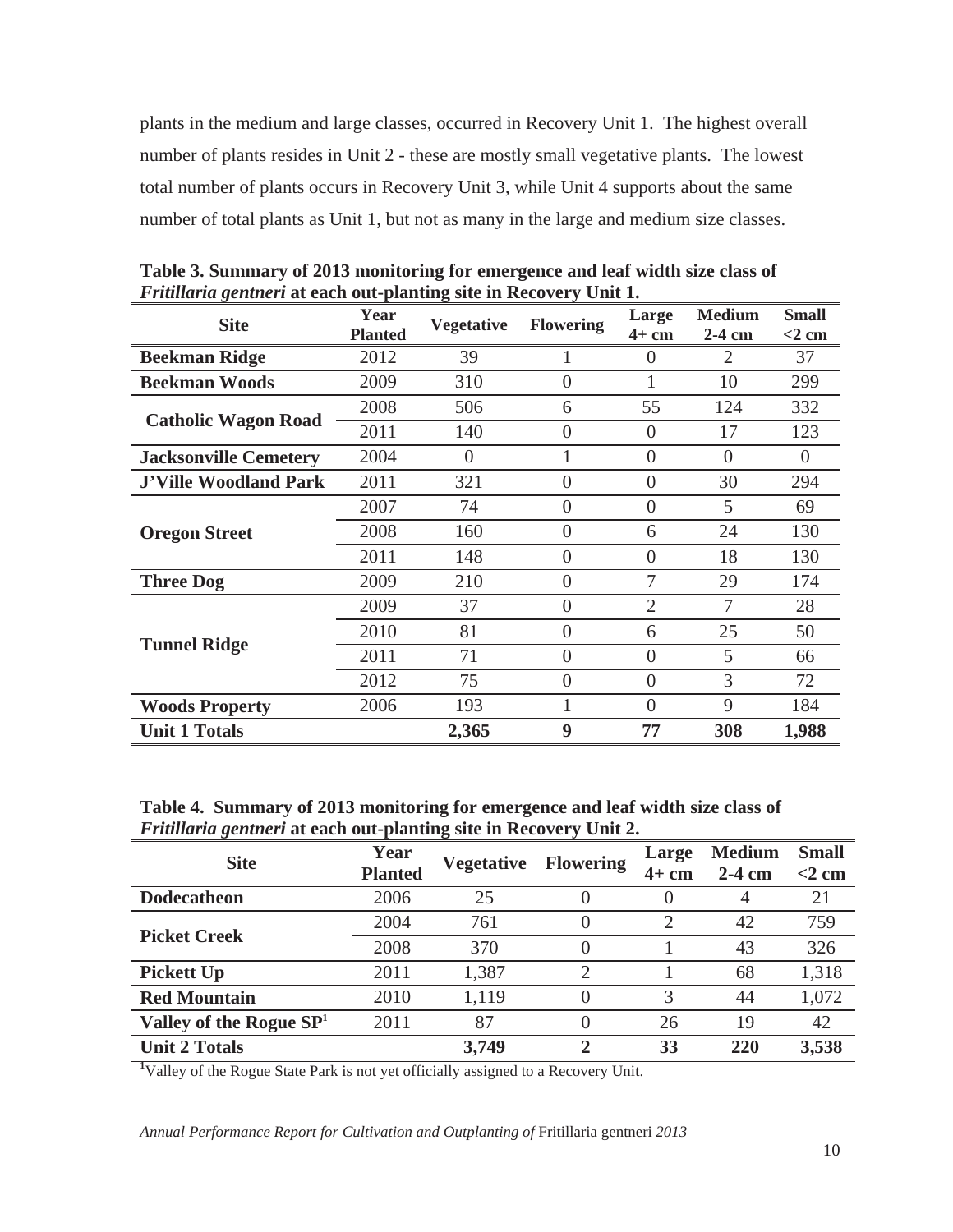| <b>Site</b>             | Year<br><b>Planted</b> | <b>Vegetative</b> | <b>Flowering</b> | Large<br>$4+$ cm | <b>Medium</b><br>$2-4$ cm | <b>Small</b><br>$<$ 2 cm |
|-------------------------|------------------------|-------------------|------------------|------------------|---------------------------|--------------------------|
|                         | 2010                   | 136               |                  |                  | 22                        | 110                      |
| <b>Antioch Trespass</b> | 2011                   | 27                |                  |                  |                           | 27                       |
| <b>Cobbleigh Rd</b>     | 2009                   | 158               |                  |                  | 15                        | 139                      |
| <b>Dog Creek</b>        | 2009                   | 596               |                  | 16               | 56                        | 524                      |
| <b>Vasak</b>            | 2012                   | 388               |                  |                  | 24                        | 364                      |
| <b>Unit 3 Totals</b>    |                        | 1,305             |                  | 24               | 117                       | 1,164                    |

**Table 5. Summary of 2013 monitoring for emergence and leaf width size class of**  *Fritillaria gentneri* **at each out-planting site in Recovery Unit 3.** 

**Table 6. Summary of 2013 monitoring for emergence and leaf width size class of**  *Fritillaria gentneri* **at each out-planting site in Recovery Unit 4.** 

| <b>Site</b>                              | Year           | <b>Vegetative</b> | <b>Flowering</b> | Large               | <b>Medium</b> | <b>Small</b> |
|------------------------------------------|----------------|-------------------|------------------|---------------------|---------------|--------------|
|                                          | <b>Planted</b> |                   |                  | $2-4$ cm<br>$4+$ cm |               | $<$ 2 cm     |
| <b>Brushy Creek</b>                      | 2011           | 63                |                  |                     | 13            | 49           |
| <b>Mariposa Botanical</b><br><b>Area</b> | 2008           | 1,103             |                  |                     | 28            | 1,054        |
|                                          | 2010           | 400               |                  |                     | 36            | 359          |
|                                          | 2011           | 246               |                  | $\left( \right)$    | 5             | 32           |
| <b>Pilot Rock</b>                        | 2004           | 407               |                  | 3                   | 10            | 394          |
| <b>Pilot Rock Pond</b>                   | 2006           | 196               |                  | 30                  | 27            | 139          |
| <b>Unit 4 Totals</b>                     |                | 2,415             |                  | 40                  | 119           | 2,027        |

Because the number of bulbs that have been planted and the age of plantings vary among sites, visualization of the relative success of plantings can be difficult. Creating a standardized metric by calculating a weighted average of estimated leaf width, and plotting this in combination with percent bulb emergence, allows comparison of both survival and growth (two components of success) among sites (Figures 7-10). Sites with good success should be one focus of future transplanting efforts. Bulbs planted at the Pilot Rock Pond site in 2006 are probably the most successful overall, although the very large leaves at Valley of the Rogue State Park, and the high levels of emergence at the Red Mountain site, and in the plots planted in 2008 at Mariposa Botanical Area are also encouraging. Results in Unit 3 are especially promising, as plants in all sites (except one) both emerged well and produced relatively large leaves. Some sites, such as the Dodecatheon site in Unit 2, have poor potential for success – planting should be discontinued in these sites.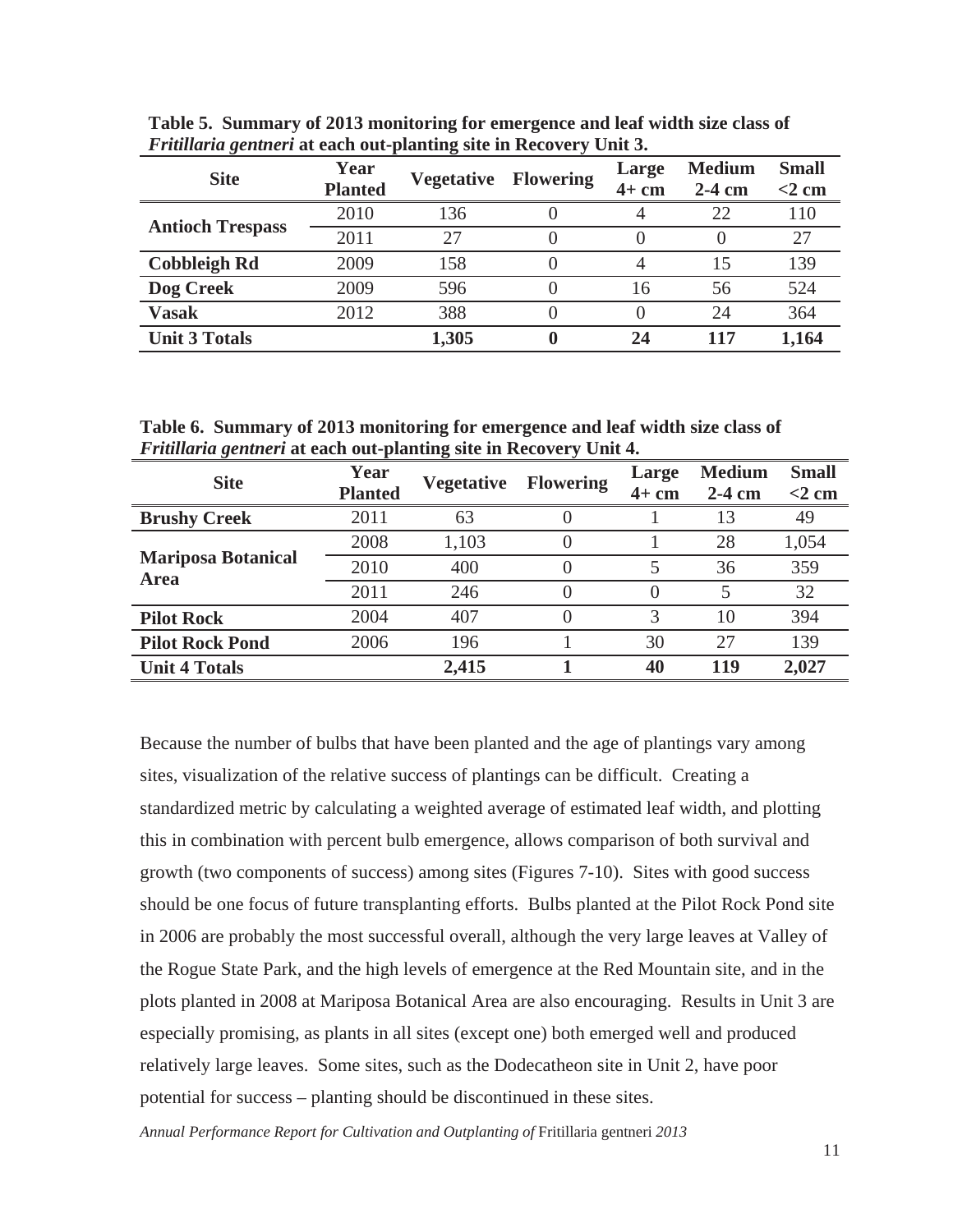![](_page_14_Figure_0.jpeg)

**Figure 7**. Emergence and estimated leaf size (bubble width) at sites in Recovery Unit 1 in 2013. Plots could not be located at the Woods Property, and Jacksonville Cemetery did not support vegetative plants in 2013; these sites are not included. Planting year is represented on the X axis.

![](_page_14_Figure_2.jpeg)

*Annual Performance Report for Cultivation and Outplanting of* Fritillaria gentneri *2013*  **Figure 8.** Emergence and estimated leaf size (bubble width) at sites in Recovery Unit 2 in 2013.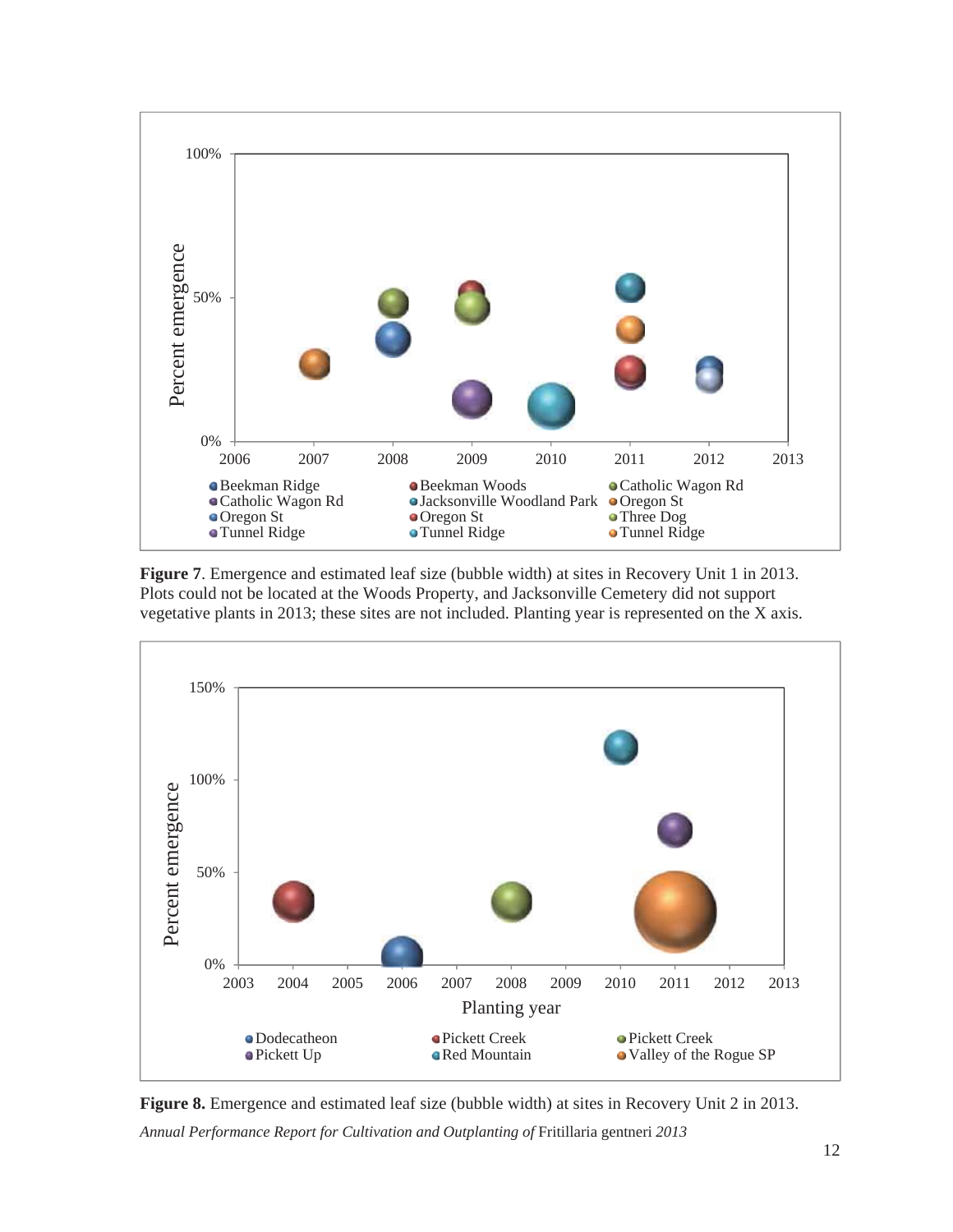![](_page_15_Figure_0.jpeg)

**Figure 9.** Emergence and estimated leaf size (bubble width) at sites in Recovery Unit 3 in 2013.

![](_page_15_Figure_2.jpeg)

**Figure 10.** Emergence and estimated leaf size (bubble width) at sites in Recovery Unit 4 in 2013. Planting year is represented on the X axis.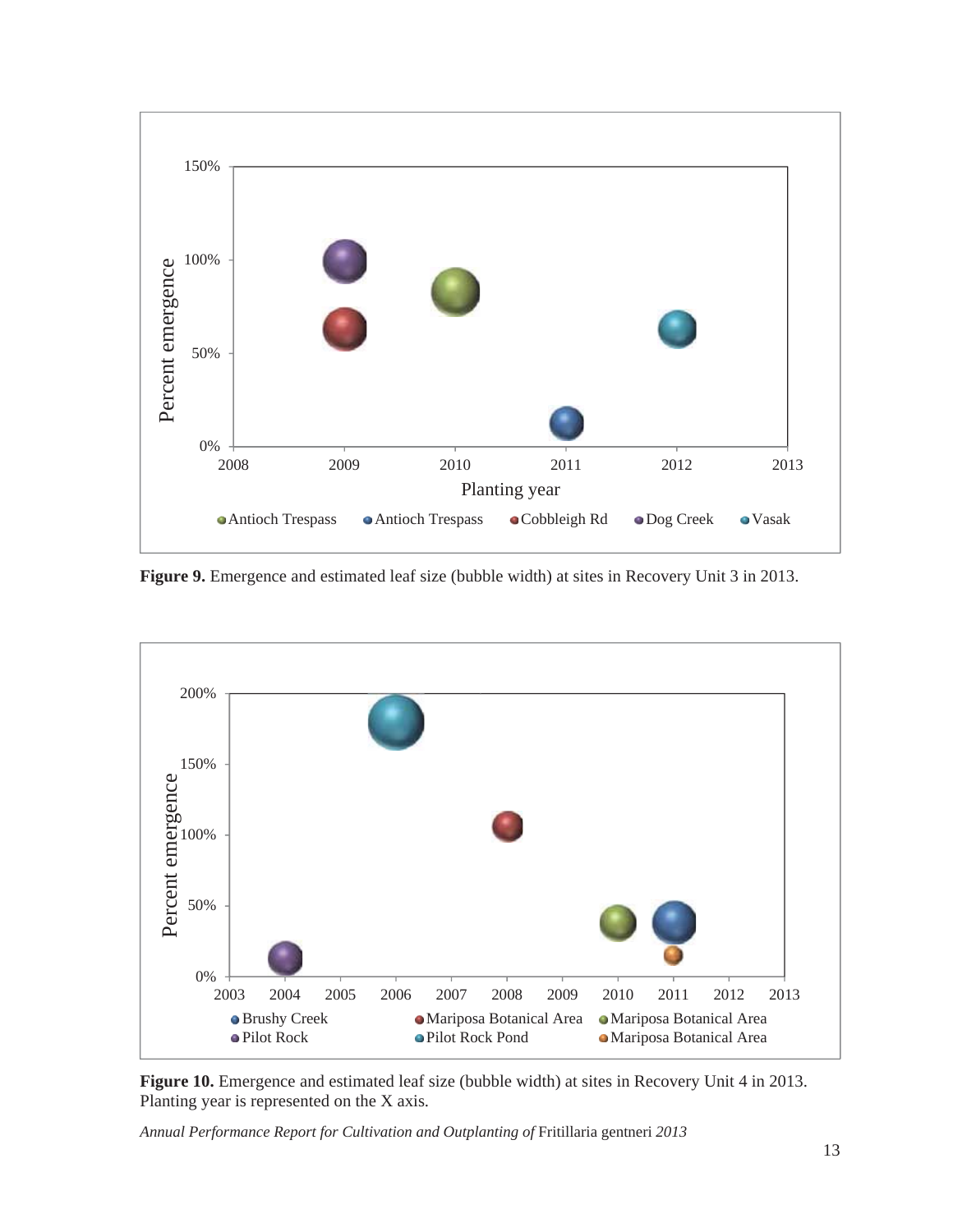In addition to continuing to transplant into sites demonstrating success, our efforts should also focus on sites in those recovery Units needing the largest increases in number of flowering plants in order to meet downlisting goals. The Recovery Plan, as currently written, requires 750 flowering plants in each Recovery Unit in order to reclassify *F. gentneri* as Threatened (USFWS 2003). Unit 3 supports fewer flowering plants than the other three Units (USFWS 2003), far fewer than the 750 required. Based on both need and potential for success, future outplanting efforts should be concentrated in Unit 3.

## **Summary**

- Outplanting efforts have contributed to recovery; 12 additional flowering plants and 174 large plants (which will presumably flower soon) have been added to the total number of plants. Medium and small plants continue to develop and will begin to flower as they mature.
- Success of plantings varies by site and planting year. Evaluation of both survival (emergence) and growth (leaf width) must be considered in order to determine outplanting success.
- The modifications in our monitoring methodology initiated this year will improve monitoring accuracy and reduce variation among sites, making it easier to evaluate planting success.
- Outplantings in Unit 3 have been relatively successful, and this Unit is the most in need of an increase in plant numbers in order to meet downlisting criteria.
- Future collection, cultivation and outplanting projects should focus on Unit 3.

# **Schedule for 2014**

- Continue to cultivate plants in the nursery yard. Continue to work with OSU greenhouse staff, OSU Plant Clinic, and OSU student greenhouse manager to prevent and treat weed infestations and fungal infections.
- Select sites in Unit 3 for outplanting this fall.
- Outplant  $\sim$  1,230 bulbs into selected sites.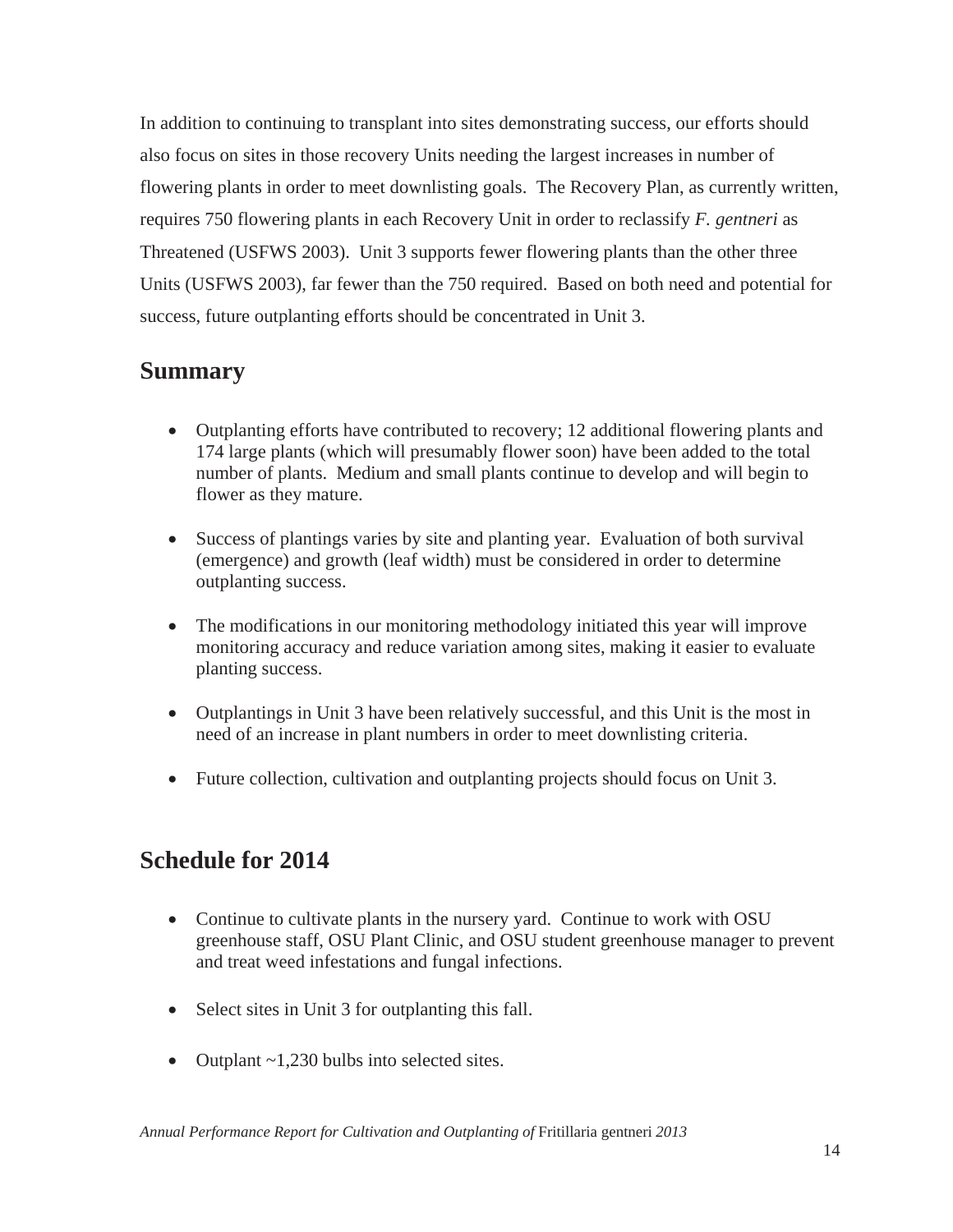- Prepare data sheets for modified monitoring protocol and provide these sheets to BLM.
- x Cooperate with BLM and USFWS to schedule a meeting of the *Fritillaria gentneri* Working Group, and assist with the Group's efforts to evaluate the progress of recovery and prioritize steps needed to meet downlisting criteria.

# **Acknowledgements**

We would like to thank BLM staff members Armand Rebishke, Chase Lentz, and Bob Hartwein for assistance with monitoring and site selection, and Marcia Wineteer, Rachel Showalter, and Bryan Wender for advice and assistance in all aspects of this project. Bridget Chipman (ODA) provided assistance with monitoring and data entry and we thank her also. Ashley Johnson and Morgan Schneider cared for plants in the nursery yard, and Melodie Putnam (OSU Plant Clinic) and her staff worked diligently to identify pests and diseases on bulbs. Jim Ervin (OSU Greenhouses) and his staff provided treatment for various fritillary ailments; we thank all of them for their efforts. Bob Meinke assisted with planting at the Colestine Corral and Beckman Woods sites – thank you, Bob! A special thanks is due to Bob Hartwein for going above and beyond – we greatly appreciate his dedication! As always, Jordan Brown (ODA) was essential to the completion of this project and we enthusiastically thank him also. Photos by ODA staff; map created by Jordan Brown. Funding provided by Bureau of Land Management, Medford District, Cooperative Agreement no. L10AC20334 and L10AC20335.

# **Literature cited**

Amsberry, K. and R.J. Meinke. 2002. Reproductive ecology of *Fritillaria gentneri*. Report to U.S. Fish and Wildlife, Portland, Oregon. Native Plant Conservation Program, Oregon Department of Agriculture, Salem, Oregon.

Amsberry, K. and R.J. Meinke. 2004. Vegetative reproduction, propagation, and population augmentation for the endangered Gentner's fritillary (*Fritillaria gentneri*); Second year progress report. Report to Bureau of Land Management, Medford District. Native Plant Conservation Program, Oregon Department of Agriculture, Salem, Oregon.